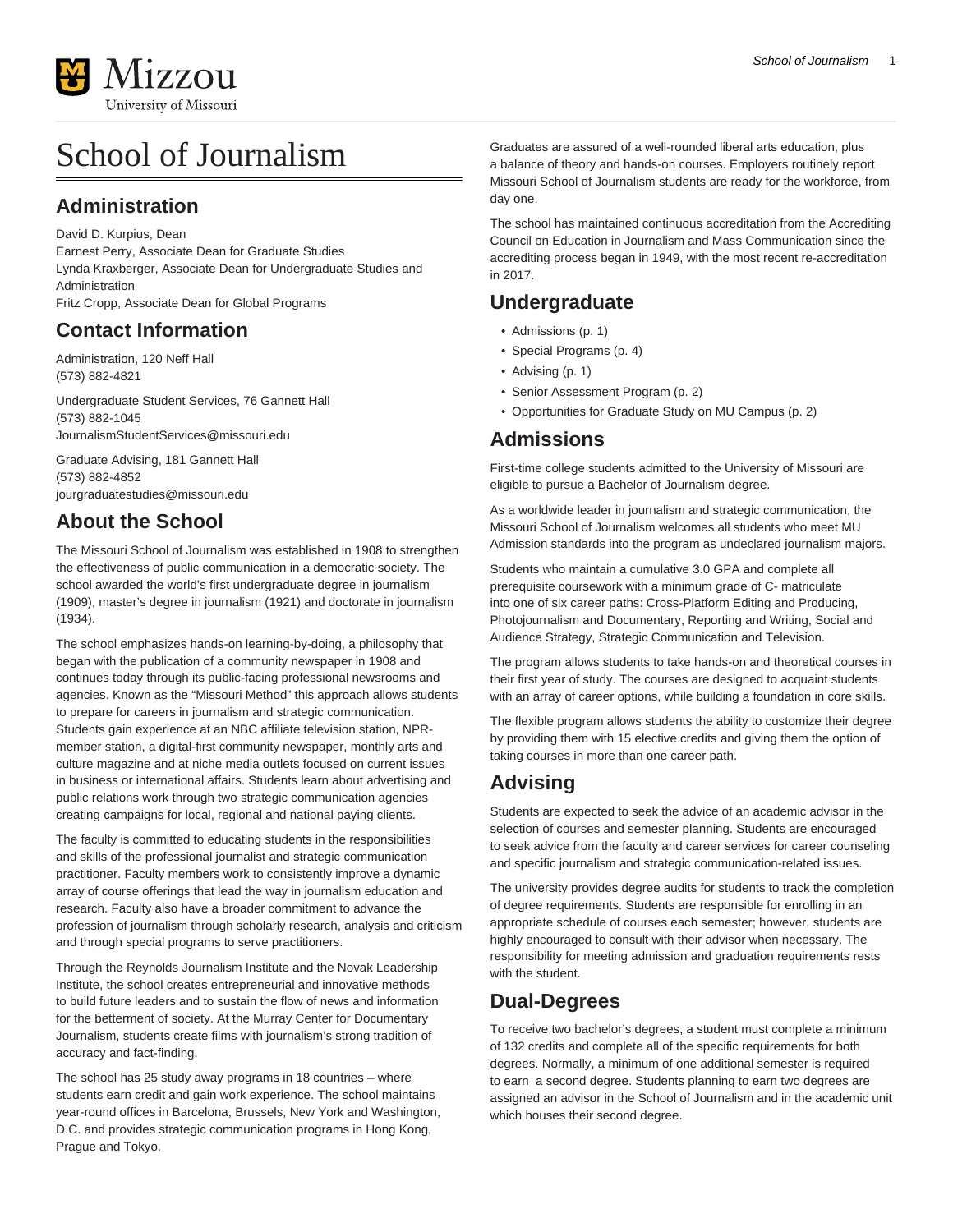

# **Ethics of Journalism**

The School of Journalism is committed to the highest standards of academic and professional ethics and expects its students to adhere to those standards. Students should be familiar with the Code of Ethics of the Society of Professional Journalists and adhere to its restrictions. Students are expected to observe strict honesty in academic programs and as representatives of school-related media. Should any student be guilty of plagiarism, falsification, misrepresentation or other forms of dishonesty in any assigned work, that student may be subject to a failing grade from the instructor and such disciplinary action as may be necessary under university regulations.

### **International Students**

In addition to meeting the standards for admission to the university, international students must meet the following English-language proficiency standards:

Minimum Test of English as a Foreign Language (TOEFL) paper-based score of 550 or minimum TOEFL electronic score of 80 or International English Language Testing System (IELTS) band score of 6.5 with minimum section scores of 6.

### <span id="page-1-1"></span>**Opportunities for Graduate Study on MU Campus**

The accelerated bachelor/master degree program was designed for students in the Missouri School of Journalism to attain a graduate education. The program allows students whose GPA is 3.5 to apply when they have completed 75 undergraduate credit hours and begin their master's program during the senior year of the undergraduate program. Students in the program complete requirements as outlined for the Bachelor of Journalism degree and then spend one more year (approximately 12 months) to earn a master's degree. Students accepted into the program will be expected to take 9 credit hours in their undergraduate program in order to complete the degree in one additional year. The program requires students to enroll in 9-12 credits each semester. Course work in the program builds on the undergraduate program and enhances student's skills and understanding of the chosen area of journalism.

At the present time, areas include, photojournalism/documentary, strategic communication (PR & advertising), data/investigative, broadcast/digital news, cross platform editing & producing, research, science and health communication, social media & audience development, and sports.

### <span id="page-1-0"></span>**Senior Assessment Program**

In compliance with the standards set forth by the Accrediting Council on Education in Journalism and Mass Communication (ACEJMC) and guidelines established by the University of Missouri, the Missouri School of Journalism regularly conducts an assessment of student learning.

The school uses both direct and indirect measures to provide faculty and administrators with information to improve student learning. Indirect methods of assessment include career outcomes surveys; student satisfaction surveys; alumni surveys and student awards. Direct methods of assessment include data collected in core coursework that provides a "map" of how well students are meeting program outcomes. The School also collects feedback from external reviewers who have substantial experience in the areas being evaluated. The professionals conduct one-on-one interviews with students, critique portfolios and evaluate

other relevant evidence of student learning and preparation for their chosen fields. The school also routinely solicits feedback from visiting alumni and industry professionals, as well as from clients served by our agencies. The assessment information is regularly used to guide curriculum decisions and inform teaching and learning practices. The school has provided continuous assessment of graduating students since 1994.

#### **Program Outcomes:**

The School's program outcomes are aligned with the professional values and competencies as defined by the **Accrediting Council on Education in Journalism and Mass Communication** (ACEJMC) which states that irrespective of a student's particular specialization all graduates should be able to:

#### Free Speech

1. Apply the **principles and laws of freedom of speech and press**, in a global context, and for the country in which the institution that invites ACEJMC is located;

#### Multicultural History

2. Demonstrate an understanding of the **multicultural history** and role of professionals and institutions in shaping communications;

#### Diversity and Inclusion

3. Demonstrate culturally proficient communication that **empowers those traditionally disenfranchised in society**, especially as grounded in race, ethnicity, gender, sexual orientation and ability, domestically and globally, across communication and media contexts;

#### Images and Information

4. Present **images and information** effectively and creatively, using appropriate tools and technologies;

#### Write Correctly/Clearly

5. **Write correctly and clearly** in forms and styles appropriate for the communications professions, audiences and purposes they serve;

#### Ethics

6. Demonstrate an understanding of **professional ethical principles** and work ethically in pursuit of truth, accuracy, fairness and diversity;

#### Critical Thinking/Research

7. Apply **critical thinking skills** in conducting research and evaluating information by methods appropriate to the communications professions in which they work;

#### Numerical Concepts

8. Effectively and correctly apply **basic numerical and statistical concepts**;

#### Accuracy and Fairness

9. **Critically evaluate their own work and that of others** for accuracy and fairness, clarity, appropriate style and grammatical correctness;

#### Tools and Technologies

10. Apply **tools and technologies** appropriate for the communications professions in which they work.

In addition, faculty collectively agreed that all students graduating from the program should be able to:

#### Professional collaboration

11. Work **collaboratively** in a **professional environment** that provides opportunities for management and leadership.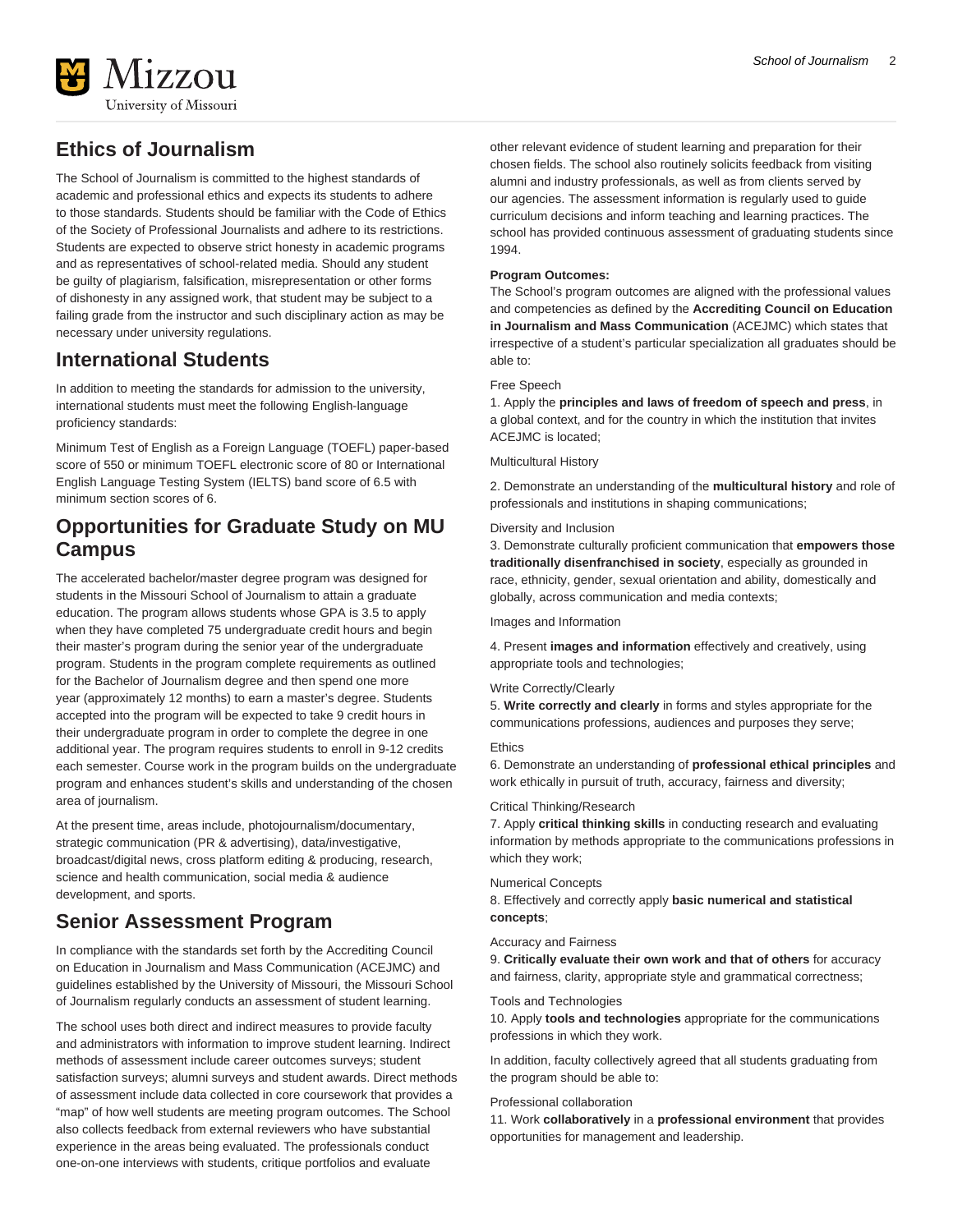# **Standards for Academic Performance**

### **Academic Actions**

The School of Journalism is a challenging and rigorous environment in which students are expected to maintain high standards of academic achievement. **The faculty expects each student to maintain a minimum GPA of 3.0 to be considered in good standing.**

Probation and dismissal are the two potential academic actions for students who are not meeting the standards for academic performance.

#### **Probation**

Probation indicates a student is struggling to meet academic expectations.

Students placed on probation are required to meet with their advisor frequently during the subsequent semester. During these meetings, students will be assessed to determine which types of intervention are needed to return to good academic standing.

Removal from probation occurs when the student meets satisfactory academic standards.

### **Ineligible**

Students who are ineligible are having significant challenges in meeting academic expectations. Students are encouraged to seek admission to another academic college at the University at Missouri to regain eligibility for course enrollment.

Students can appeal to return to the School of Journalism when the student meets satisfactory academic standards.

#### **Categories**

Each category ensures students are making progress toward achieving a 3.0 GPA. The standards for academic performance are applied based on the following two categories:

### **First Semester Freshmen and Transfer Students**

#### **Probation: GPA is between 0.50 – 2.50**

First-semester freshman and transfer journalism students are placed on probation when their first semester GPA is between 0.50 and 2.50. They are removed from probation when the student meets satisfactory academic standards.

#### **Ineligible: GPA is below 0.50**

First-semester freshman and transfer journalism students become ineligible to enroll for a minimum of one semester when their first semester GPA is below 0.50.

### **Students Who Have Completed One Semester at MU**

The credit hour classifications include University of Missouri courses, transfer courses, advanced placement credit, and other credits by examination. While the credit hours from all of these sources are included in the following categories, only the grades in courses completed in the University of Missouri system will be computed for GPA purposes.

Students who have completed one semester at MU with a journalism major course, term, or cumulative GPA between 1.5 and 2.0 will be placed on probation.

Students who have completed one semester at MU who do not meet the following standards will be ineligible to enroll in the School of Journalism and will not be permitted to re-enroll for a minimum of one semester:

#### **0-29 credit hours**

Students must maintain a minimum cumulative MU GPA of 2.5.

#### **30-59 credit hours**

Students must maintain a minimum cumulative MU GPA of 2.75.

#### **60 or more credit hours**

Students with 60 or more credit hours who have not been admitted to their major area.

Students with a journalism major course, term, or cumulative GPA below 1.5 will be ineligible to enroll.

### **Readmission**

A student who has been dismissed and declared ineligible to enroll may be readmitted only on the approval of the dean of the school or college in which the student desires to enroll. As a condition of readmission, the dean may set forth stipulations with regard to minimum standards of academic work that must be maintained by the student. If the student, after readmission, again becomes ineligible to re-enroll, their ineligibility normally is considered permanent.

#### **Minimum Grade in Journalism Courses**

Students must repeat any required journalism course in which they do not earn a grade of C- or higher. A student who fails to achieve a C- or better during the second attempt will be dismissed from the School of Journalism for lack of acceptable progress.

Students may be readmitted only with the consent of the faculty chair of the student's major area and the associate dean for undergraduate studies. Before recommending approval for the student to re-enroll, the faculty chair will consult with the instructor or instructors of record in the required course to determine the likelihood of that student passing the course on the third attempt. The faculty chair will make a recommendation to the associate dean, who shall make the final decision to readmit or deny admission to the School of Journalism.

### **Excessive Incomplete Grades**

A student may be placed on probation or dismissed for excessive incompletes at the discretion of the associate dean for undergraduate studies. In such cases, the associate dean shall set a time limit for successful completion of all the courses in which the student has an incomplete. The time limit will not exceed one calendar year from the scheduled completion of the course and may be of shorter duration. The associate dean also may place limitations on the number of additional credits hours in which the student may enroll until the incomplete grades are resolved. If the student fails to finish the required courses within the time limit set by the associate dean, the student is subject to dismissal.

### **Transfer Credit**

The Office of Undergraduate Admissions, 230 Jesse Hall, determines transfer equivalencies for the University, including the School of Journalism. Transfer students from other accredited schools and colleges in Missouri should check the MU website to see how coursework will transfer to MU or contact the Office of Admissions. Students can also contact the Journalism Student Services office to see how these courses could apply toward the degree. The School of Journalism can accept